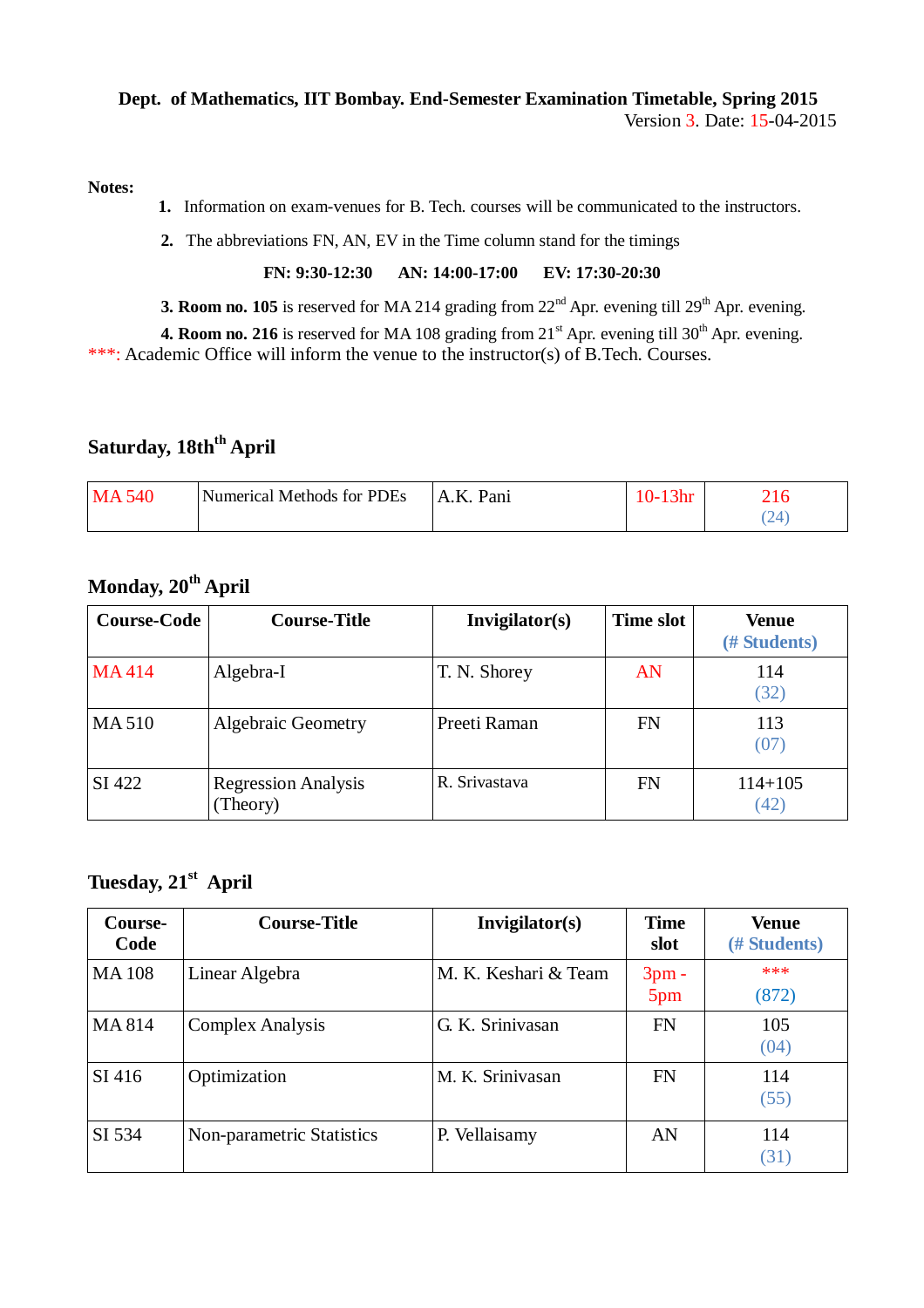## $\boldsymbol{\mathrm{Wednesday, 22^{nd} \; April}}$

| Course-<br>Code | <b>Course-Title</b>         | Invigilator(s)   | <b>Time slot</b> | Venue<br>(# Students) |
|-----------------|-----------------------------|------------------|------------------|-----------------------|
| MA 214          | <b>Numerical Analysis</b>   | S. Baskar & Team | AN               | ***<br>(474)          |
| <b>MA408</b>    | <b>Measure Theory</b>       | I. K. Rana       | EV               | $114 + 113$<br>(50)   |
| MA 5108         | Lie Groups and Lie Algebras | S. G. Dani       | EV               | 113(13)               |
| <b>MA 820</b>   | <b>Stochastic Processes</b> | P. Vellaisamy    | EV               | 114<br>(01)           |

## $\boldsymbol{\mathrm{T}}$ hursday, 23 $\mathrm{^{rd}}$  April

| Course-<br>Code | <b>Course-Title</b>        | Invigilator(s)    | <b>Time slot</b> | Venue<br>(# Students) |
|-----------------|----------------------------|-------------------|------------------|-----------------------|
| MA410           | Multivariable Calculus     | Akhil Ranjan      | FN               | 114(35)               |
| SI 509          | Time Series Analysis       | K. Saha           | FN               | 114(32)               |
| MA 822          | Testing of Hypotheses      | R. Srivastava     | FN               | 114(01)               |
| <b>MA824</b>    | <b>Functional Analysis</b> | Rekha P. Kulkarni | FN               | 113(04)               |

## **Friday, 24 th April**

| Course-<br>Code | <b>Course-Title</b>                                       | Invigilator(s) | Time slot | Venue<br>(# Students) |
|-----------------|-----------------------------------------------------------|----------------|-----------|-----------------------|
| MA 534          | Modern Theory of Partial<br><b>Differential Equations</b> | Neela Nataraj  | FN        | 113<br>(14)           |
| MA 816          | Algebraic Topology                                        | A.R. Shastri   | EV        | 114<br>(02)           |